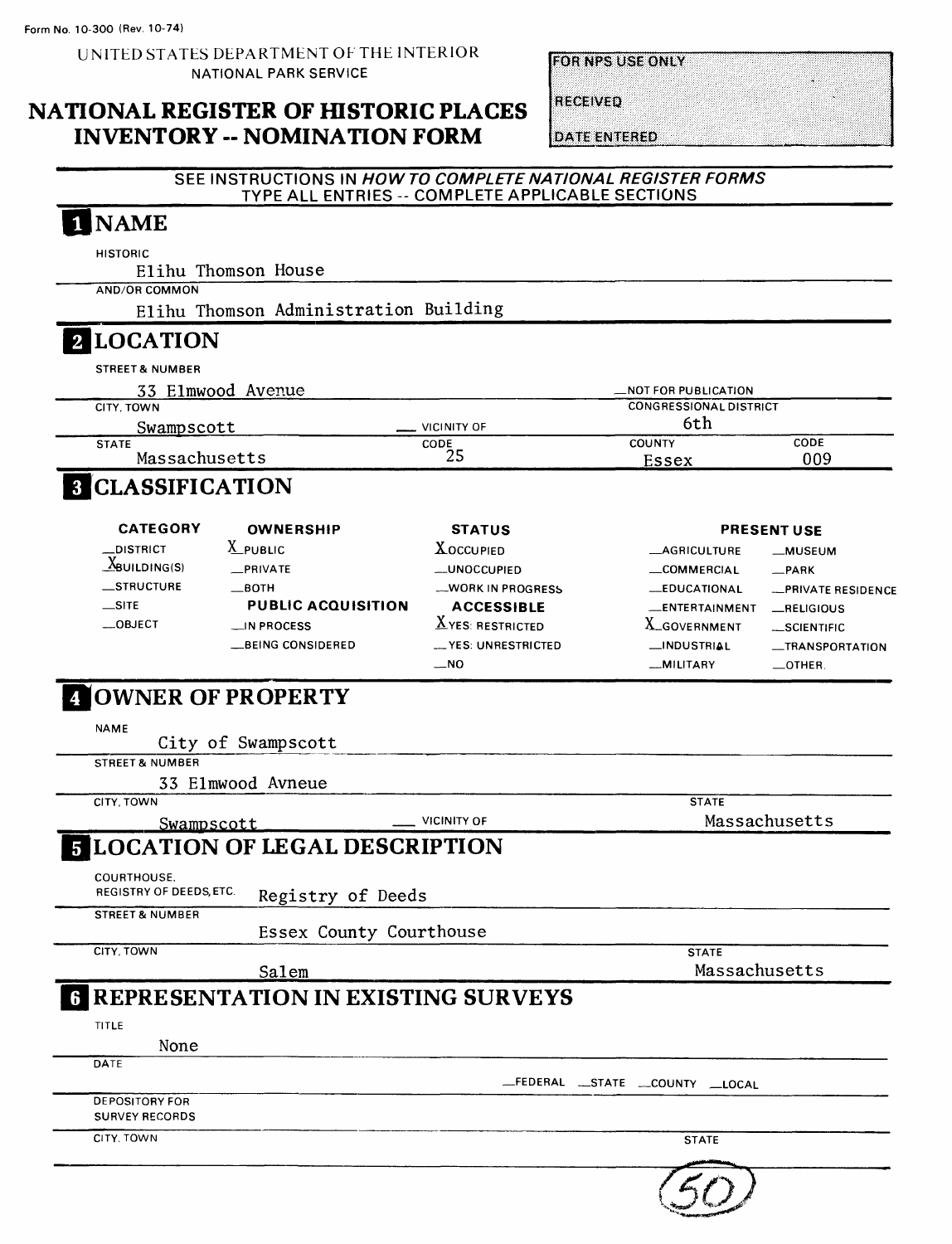

|               | <b>CONDITION</b>              | <b>CHECK ONE</b> | <b>CHECK ONE</b>       |       |
|---------------|-------------------------------|------------------|------------------------|-------|
| X EXCELLENT   | <b>DETERIORATED</b>           | X_UNALTERED      | <b>X</b> ORIGINAL SITE |       |
| $\equiv$ GOOD | <b>RUINS</b>                  | $\_$ ALTERED     | <b>MOVED</b>           | DATE_ |
|               | FAIR XXX-unrestored-UNEXPOSED |                  |                        |       |

DESCRIBETHE PRESENT AND ORIGINAL (IF KNOWN) PHYSICAL APPEARANCE

The Elihu Thomson House in Swampscott, Massachusetts, was built in 1889. Constructed of brick it is a two-and-one-half story Georgian Revival mansion. The names of the architect and builder are unknown. A railing on the flat hip roof is embellished with urns on the balustrade. Two dormer windows with broken-scrolled pediments are located on each face. A columned portico characterizes the paladian front entrance. Among the many exterior embellishments are corner quoins. The house has three chimneys. A full length columned porch marks a side entrance and there is also a rear entrance. The interior is characterized by a central hall floor plan. Behind the house stands a two and one half story carriage house built in the same Georgian Revival style as the main house. It is connected to the main house by a brick enclosed passageway.

Elihu Thomson, who by the turn of the century had became a wealthy man, built his house in Swampscott in 1889-90. Thomas commissioned an architect to design the building and he took an active interest in its construction. He is said to have personally selected the interior details and furnishings. Although Thomson maintained an office and a laboratory in nearby Lynn, he also worked at home. He built a well equipped laboratory over the carriage house where he often labored late into the night. He also built a small observatory on the grounds which he used for about 35 years to pursue his astronomical observations. When his children were small, Thomson built a minature railroad on the property for their amusement and as they grew older he installed a laboratory in the attic of the main house for their use. For the last 40 years of Thomson's life, his fine Georgian Revival mansion was the center of his family life and the location of his scientific pursuits.

In 1944, seven years after Thomson's death, his family presented the property to the town of Swampscott as a partial gift to his memory. The Elihu Thomson Administrative Building, as the house is now called, retains its full integrity. With the minor exception of enclosing a walkway from the main house to the carriage house, no alterations have been made to the exterior. The interior floor plan has also remained completely unchanged except for the installation of two vaults, one in a closet and another in the ex-kitchen.

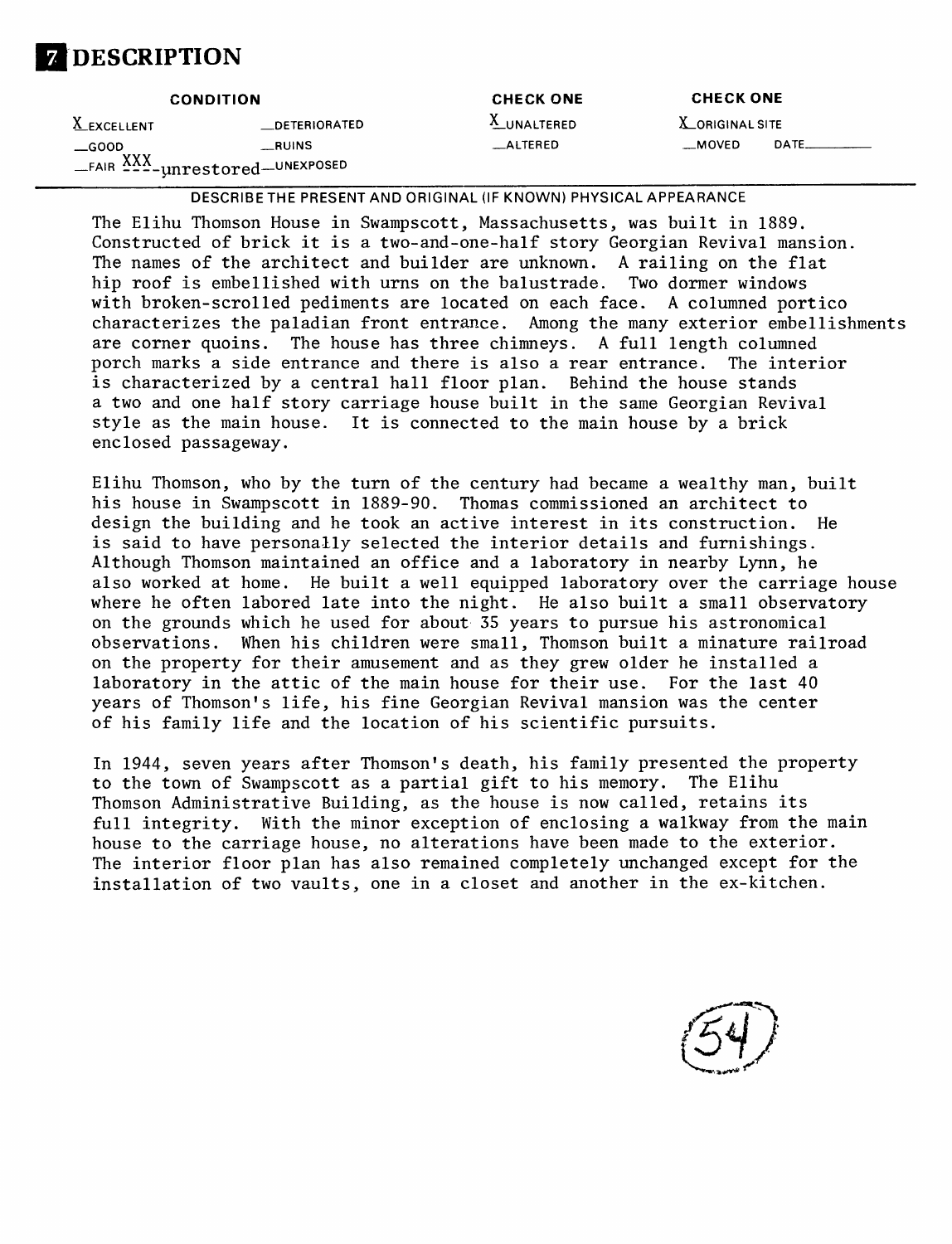

| <b>PERIOD</b>                    |                         | AREAS OF SIGNIFICANCE -- CHECK AND JUSTIFY BELOW |                               |                      |
|----------------------------------|-------------------------|--------------------------------------------------|-------------------------------|----------------------|
| _PREHISTORIC                     | _ARCHEOLOGY-PREHISTORIC | COMMUNITY PLANNING                               | <b>LANDSCAPE ARCHITECTURE</b> | RELIGION             |
| $-1400-1499$                     | _ARCHEOLOGY-HISTORIC    | _CONSERVATION                                    | $-LAW$                        | <b>XX</b> SCIENCE    |
| $-1500-1599$                     | AGRICULTURE             | __ECONOMICS                                      | LITERATURE                    | $\_$ SCULPTURE       |
| .600-1699                        | <b>_ARCHITECTURE</b>    | $E$ DUCATION                                     | _MILITARY                     | _SOCIAL/HUMANITARIAN |
| 1700-1799                        | <b>ART</b>              | _ENGINEERING                                     | $-MUSIC$                      | __THEATER            |
| $\underline{\text{X}}$ 1800-1899 | $\equiv$ COMMERCE       | _EXPLORATION/SETTLEMENT                          | _PHILOSOPHY                   | __TRANSPORTATION     |
| $\underline{X}_{1900}$ .         | COMMUNICATIONS          | $_{\text{L}}$ INDUSTRY                           | _POLITICS/GOVERNMENT          | $\_$ OTHER (SPECIFY) |
|                                  |                         | $\Box$ INVENTION                                 |                               |                      |
|                                  |                         |                                                  |                               |                      |

#### SPECIFIC DATES 1889-1937 BUILDER/ARCHITECT unknown

#### STATEMENT OF SIGNIFICANCE

Elihu Thomson was born March 29, 1853, in Manchester, England. His father, who worked as a mill mechanic, was thrown out of work in 1857 and decided to emigrate to the United States. In 1858 the family settled in Philadelphia, where Elihu grew up. His father's work as a mechanic stimulated Thomson's interest in mechanical and chemical processes. From his early teens he read widely, built models, and conducted simple chemical experiments. At Philadelphia's Central High School Thomson was an outstanding student who attracted the interest of his instructors. Upon graduating in 1870 he was offered a teaching position at the school.

Between 1870 and 1880 Thomson taught high school in Philadelphia. At the same time he and a fellow teacher named Edwin J. Houston experimented with electricity and succeeded in building a practical electric arc lighting system. In 1879 a group of New England businessmen took an interest in the Thomson-Houston arc lighting system and offered to finance its fabrication. In 1880 Thomson moved to New Britain, Connecticut, as the company's chief engineer. By 1881 Thomson had designed the best arc lighting system in the country, but sales were slow. In 1882 a group of Lynn, Massachusetts, businessmen purchased the company and changed the name to the Thomson-Houston Electric Company.

From 1882 to 1892 Thomson, who left the management of the company to others, devoted his energies to extending the range of products the company manufactured. From his laboratory and workshop came an incandescent lighting system, alternating current apparatus, electric railway equipment, and other electrical devices. By 1890 the Thomson-Houston Electric Company was one of the country's leading manufacturers of electrical equipment. In 1892 Thomson's Company merged with the Edison General Electric Company to form General Electric. After the merger General Electric officials urged Thomson to move to Schenectady, but he preferred to remain in Lynn and act as a general consultant to the company. Thomson continued to keep abreast of developments in electricty and never stopped experimenting with new electrical devices, but his scientific interests turned to other disciplines and especially to astronomy. Between 1892 and 1937 Thomson broadened the range of his knowledge. Although he

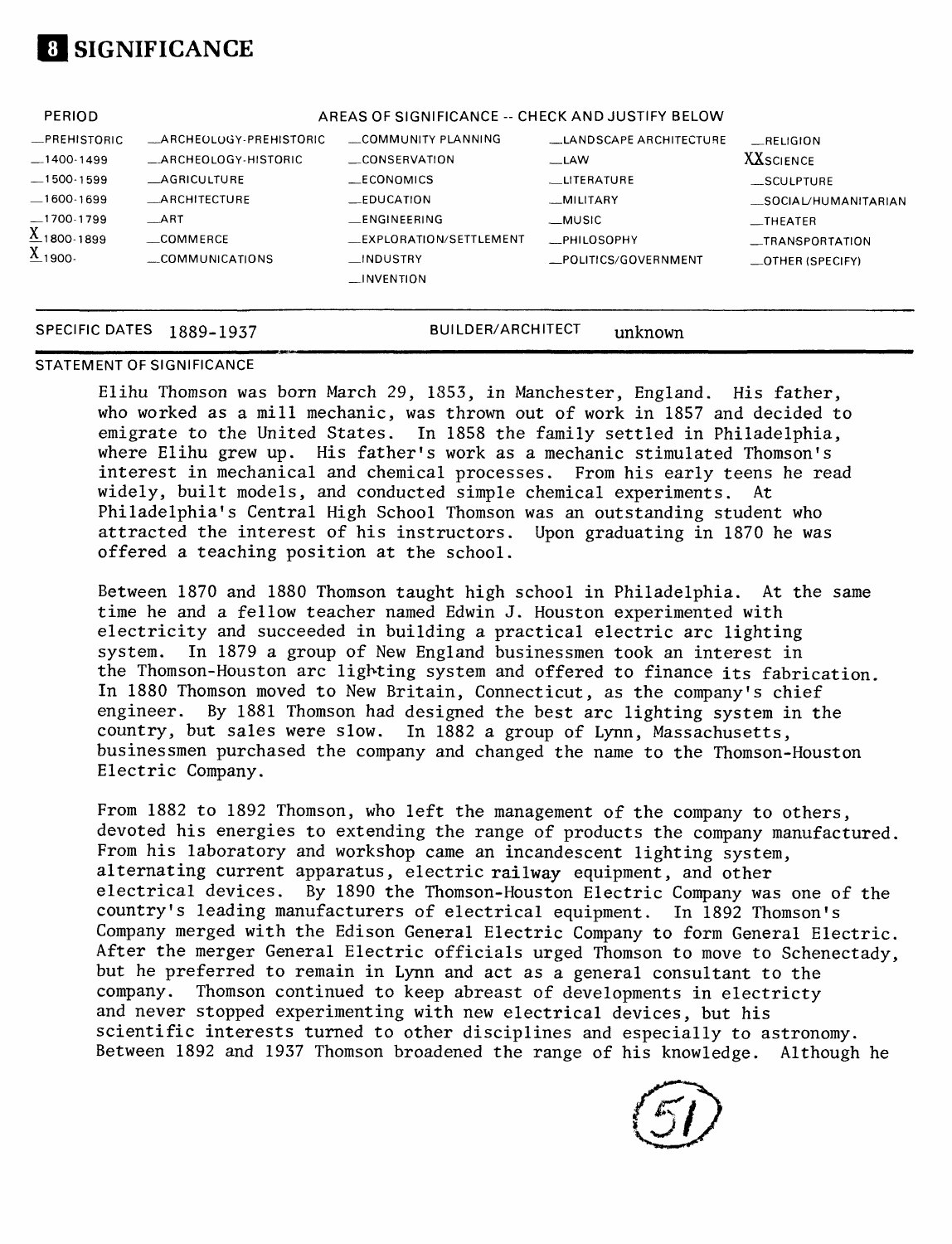# *MAJOR BIBLIOGRAPHICAL REFERENCES*

Karl T. Lompton, "Elihu Thomson, 1855-1957," National Academy of Science Biographical Memoirs, 21, (Washington, 1921).

"Elihu Thomson," Dictionary of American Biography, 22, (New York, 1958).

David O. Woodbury, Beloved Scientist, (New York, 1944).

## UGEOGRAPHICAL DATA

ACREAGE OF NOMINATED PROPERTY less than one acre. **UTM REFERENCES**



**VERBAL BOUNDARY DESCRIPTION**

| <b>STATE</b>                                                                                                              | CODE | COUNTY       | CODE                                                                                                                                                                                                                                                                            |  |
|---------------------------------------------------------------------------------------------------------------------------|------|--------------|---------------------------------------------------------------------------------------------------------------------------------------------------------------------------------------------------------------------------------------------------------------------------------|--|
| <b>STATE</b>                                                                                                              | CODE | COUNTY       | CODE                                                                                                                                                                                                                                                                            |  |
| <b>III</b> FORM PREPARED BY                                                                                               |      |              |                                                                                                                                                                                                                                                                                 |  |
| NAME / TITLE                                                                                                              |      |              |                                                                                                                                                                                                                                                                                 |  |
| James Sheire, Historian                                                                                                   |      |              |                                                                                                                                                                                                                                                                                 |  |
| ORGANIZATION                                                                                                              |      |              | DATE                                                                                                                                                                                                                                                                            |  |
| Historic Sites Survey - National Park Service                                                                             |      |              | 7/30/75                                                                                                                                                                                                                                                                         |  |
| <b>STREET &amp; NUMBER</b>                                                                                                |      |              | <b>TELEPHONE</b>                                                                                                                                                                                                                                                                |  |
| 1100 L Street NW.                                                                                                         |      |              |                                                                                                                                                                                                                                                                                 |  |
| CITY OR TOWN                                                                                                              |      |              | <b>STATE</b>                                                                                                                                                                                                                                                                    |  |
| Washington,                                                                                                               |      |              | D.C.                                                                                                                                                                                                                                                                            |  |
| NATIONAL XX<br>criteria and procedures set forth by the National Park Service.<br><b>FEDERAL REPRESENTATIVE SIGNATURE</b> |      | <b>STATE</b> | <b>LOCAL</b><br>As the designated State Historic Preservation Officer for the National Historic Preservation Act of 1966 (Public Law 89-665). I<br>hereby nominate this property for inclusion in the National Register and certify that it has been evaluated according to the |  |
| <b>TITLE</b>                                                                                                              |      |              | <b>DATE</b>                                                                                                                                                                                                                                                                     |  |
| <b>FOR NPS USE ONLY</b><br>I HEREBY CERTIFY THAT THIS PROPERTY IS INCLUDED IN THE NATIONAL REGISTER.                      |      |              |                                                                                                                                                                                                                                                                                 |  |
|                                                                                                                           |      |              | DATE                                                                                                                                                                                                                                                                            |  |
| DIRECTOR, OFFICE OF ARCHEOLOGY AND HISTORIC PRESERVATION<br><b>ATTEST:</b>                                                |      |              | DATE                                                                                                                                                                                                                                                                            |  |
| <b>KEEPER OF THE NATIONAL REGISTER</b>                                                                                    |      |              |                                                                                                                                                                                                                                                                                 |  |
|                                                                                                                           |      |              |                                                                                                                                                                                                                                                                                 |  |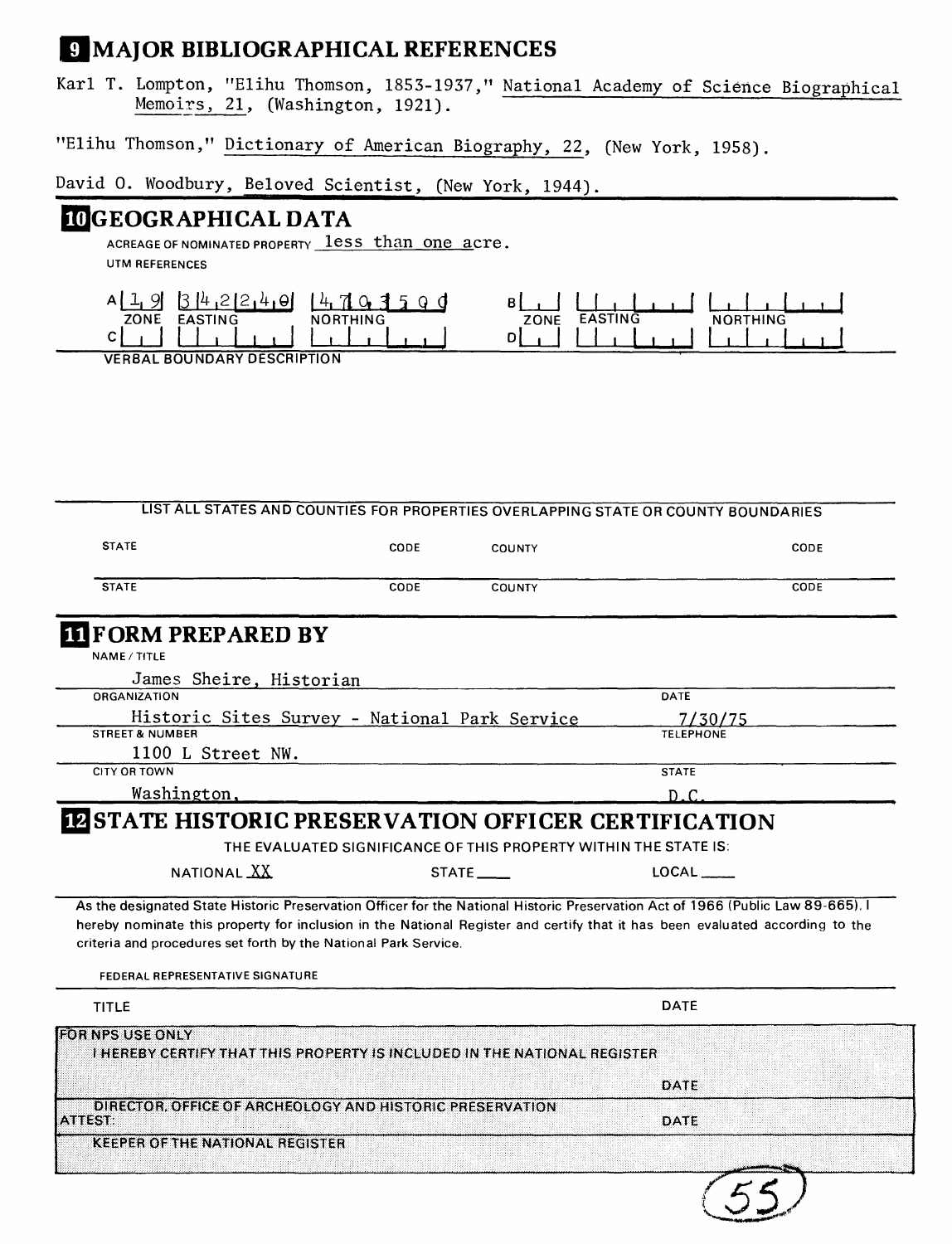FOR NFS USE ONLY

RECEIVED

# **NATIONAL REGISTER OF HISTORIC PLACES INVENTORY -- NOMINATION FORM**

Elihu Thomson House

| CONTINUATION SHEET | ITEM NUMBER | <b>PAGE</b> |  |
|--------------------|-------------|-------------|--|
|                    |             |             |  |

was not formally associated with an institution such as a university, or the General Electric research laboratory, he became a prominent member of the scientific community. During these years he experimented, wrote papers, lectured, and actively participated in numerous professional organizations. Thomson retained his vigor and interests throughout the declining years and remained active until almost the day of his death at the age of 84. He died in Swampscott March 13, 1937.

Like Thomas Edison, Elihu Thomson belonged to a group of late 19th and early 20th century scientists who are difficult to classify. According to the Dictionary of American Biography, Thomson was a scientist, inventor, and engineer. Thomson made contributions to American science and invention in each of these three interdependent roles. As a scientist he did research on the nature of electricity and in later years conducted research in astronomy. As an inventor he held nearly 700 patents to products and processes. As an engineer he designed, built, and tested numerous systems that relied on electricity as the energy source.

Thomson was able to combine in himself the roles of scientist, inventor, and engineer primarily because he grew up and matured in an age when the basic scientific discoveries concerning electricity had been made and awaited application. Thomson helped extend pure science knowledge of the nature of electricity and at the same time he applied this knowledge to systems such as X-ray tubes, electric ship propulsion, refrigeration, arc lighting, electric traction, and arc welding. With men like Edison, Frank Sprague, Charles Bush, and George Westinghouse, Thomson was one of the founders of the American electrical manufacturing industry.

Thomson is also credited with being among the first Americans to recognize the value and importance of industrial research. According to David Woodbury, Thomson's principal biographer, the idea of an industrial laboratory dedicated to pure science research began in Thomson's office at the Thomson-Houston Electric Company in Lynn.<sup>1</sup>

It was in Thomson's office that Thomson, Charles Steinmetz, and a patent lawyer named A. G. Davis convinced Wilbur Rice (later General Electric president) that the company's future well being would depend on the

 $1$ David O. Woodbury, Beloved Scientist, (New York, 1944), p. 245.



**LOATE ENTERED**